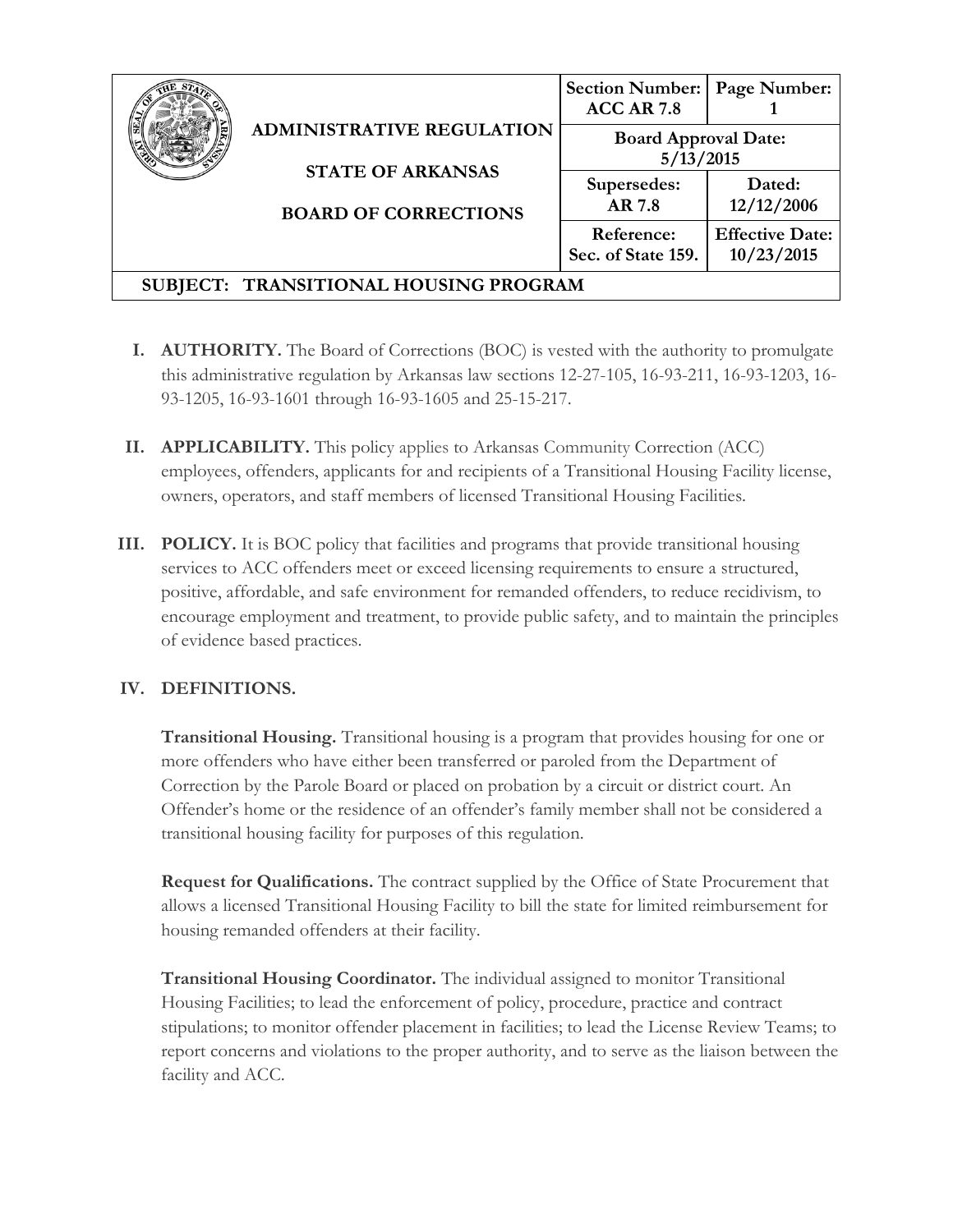|                                       |                                                                                             | <b>Section Number:</b><br><b>ACC AR 7.8</b> | Page Number:                         |
|---------------------------------------|---------------------------------------------------------------------------------------------|---------------------------------------------|--------------------------------------|
|                                       | <b>ADMINISTRATIVE REGULATION</b><br><b>STATE OF ARKANSAS</b><br><b>BOARD OF CORRECTIONS</b> | <b>Board Approval Date:</b><br>5/13/2015    |                                      |
|                                       |                                                                                             | Supersedes:<br>AR 7.8                       | Dated:<br>12/12/2006                 |
|                                       |                                                                                             | Reference:<br>Sec. of State 159.            | <b>Effective Date:</b><br>10/23/2015 |
| SUBJECT: TRANSITIONAL HOUSING PROGRAM |                                                                                             |                                             |                                      |

### **V. LICENSING.**

**A. Licensing Authority.** The ACC Director is the authority for licensing Transitional programs and/or facilities. Geographical limitations shall not be the sole factor of consideration in the licensing decision. The Director shall ensure the development and implementation of the necessary applications, forms, procedures and processes for obtaining sufficient information to make licensure and renewal decisions consistent with the requirements established by this regulation. Documentation supporting applications shall be deemed a part of the official application. The application fee will be as established by the Board of Correction. ACC will make fee amounts and changes available to transitional housing licensing applicants and current licensees. All fees are non-refundable regardless of the licensure decision.

An Arkansas Transitional Housing Facility License shall not be issued for a facility under the management, supervision, oversight or ownership of a person currently under a sentence or probation supervision for a felony offense or who has current, pending felony charges. Ex-offenders must provide proof of discharge of the felony sentence.

Licensing and renewals shall be for twelve (12) months following issuance with provisions for renewal as specified in the Request for Qualifications.

Only ACC licensed facilities or programs will be used to house offenders while receiving transition services.

Licenses will be issued only for the premises and persons specified in the application and are not transferable.

All licensed facilities must have 24 hour access by assigned offenders and must have a staff member *I* housing manager present at all times.

Licenses issued pursuant to this regulation shall become effective immediately upon issuance and shall remain in effect for twelve months, except when an unresolved noncompliance is cited by ACC resulting in revocation or suspension of the license.

Applicants for licensing will be notified in writing of the licensing decision and specific requirements, if any, that were not met.

ACC does not guarantee placement of offenders at a transitional housing facility regardless of the granting of a license or a contract.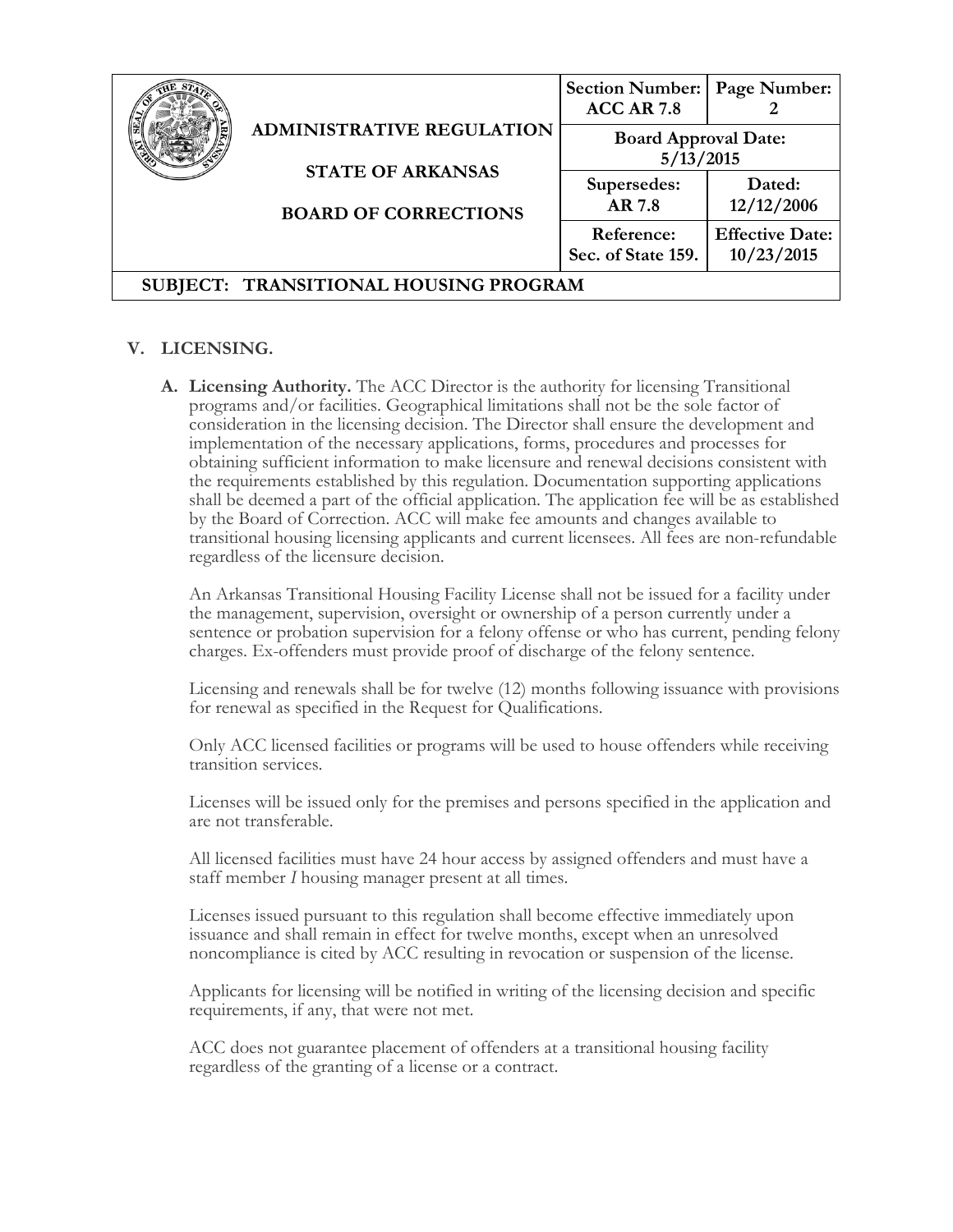|                                       | <b>ADMINISTRATIVE REGULATION</b><br><b>STATE OF ARKANSAS</b><br><b>BOARD OF CORRECTIONS</b> | <b>Section Number:</b><br><b>ACC AR 7.8</b> | Page Number:                         |
|---------------------------------------|---------------------------------------------------------------------------------------------|---------------------------------------------|--------------------------------------|
|                                       |                                                                                             | <b>Board Approval Date:</b><br>5/13/2015    |                                      |
|                                       |                                                                                             | Supersedes:<br>AR 7.8                       | Dated:<br>12/12/2006                 |
|                                       |                                                                                             | Reference:<br>Sec. of State 159.            | <b>Effective Date:</b><br>10/23/2015 |
| SUBJECT: TRANSITIONAL HOUSING PROGRAM |                                                                                             |                                             |                                      |

### **B. Transitional Housing Licensure Requirements.**

- 1. Compliance with any local health and safety codes, including housing codes, fire codes, plumbing codes, and electrical codes, set by the jurisdiction(s) in which the transitional housing facility is located.
- 2. Compliance with any state and federal health and safety codes.
- 3. Compliance with any local zoning ordinances.
- 4. Compliance with allowable ratio of transitional housing facility square footage to residents.
- 5. Compliance with any law regarding transitional housing.
- 6. Compliance with allowable ratio of bathing facilities and restroom facilities to residents.
- 7. Maintain separate sleeping and bathing rooms for males and females.
- 8. Meet the procedural guidelines and requirements established by ACC in an administrative directive for Transitional Housing Licensing.
- 9. Meet the ACC Minimum Standards for licensure or renewal.

## **VI. GUIDELINES.**

**Early Releases to Transitional Housing.** Pursuant to Act 679 of 2005, Arkansas Department of Correction (ADC) inmates who are within one year of their transfer eligibility dates may be transferred early, by the Parole Board, to a licensed Transitional Housing facility (THF). Offenders released under this Act shall remain in the THF until released to parole or community supervision or revocation by the Parole Board. Any failure to report to the THF by the time scheduled (pre-defined at intake) will be deemed an escape and treated accordingly. An offender released under this Act may be allowed in the community only for the purpose of work and education or as otherwise established by written policy. Compliance with Arkansas Law 16-93-211 of 2014, Early Release to Transitional Housing Facilities must be maintained.

**Supervision.** The Deputy Director of Parole/Probation Services must ensure supervision officers are assigned for the period of residency at THFs. Procedures must be developed for the processing of inmates eligible for this program.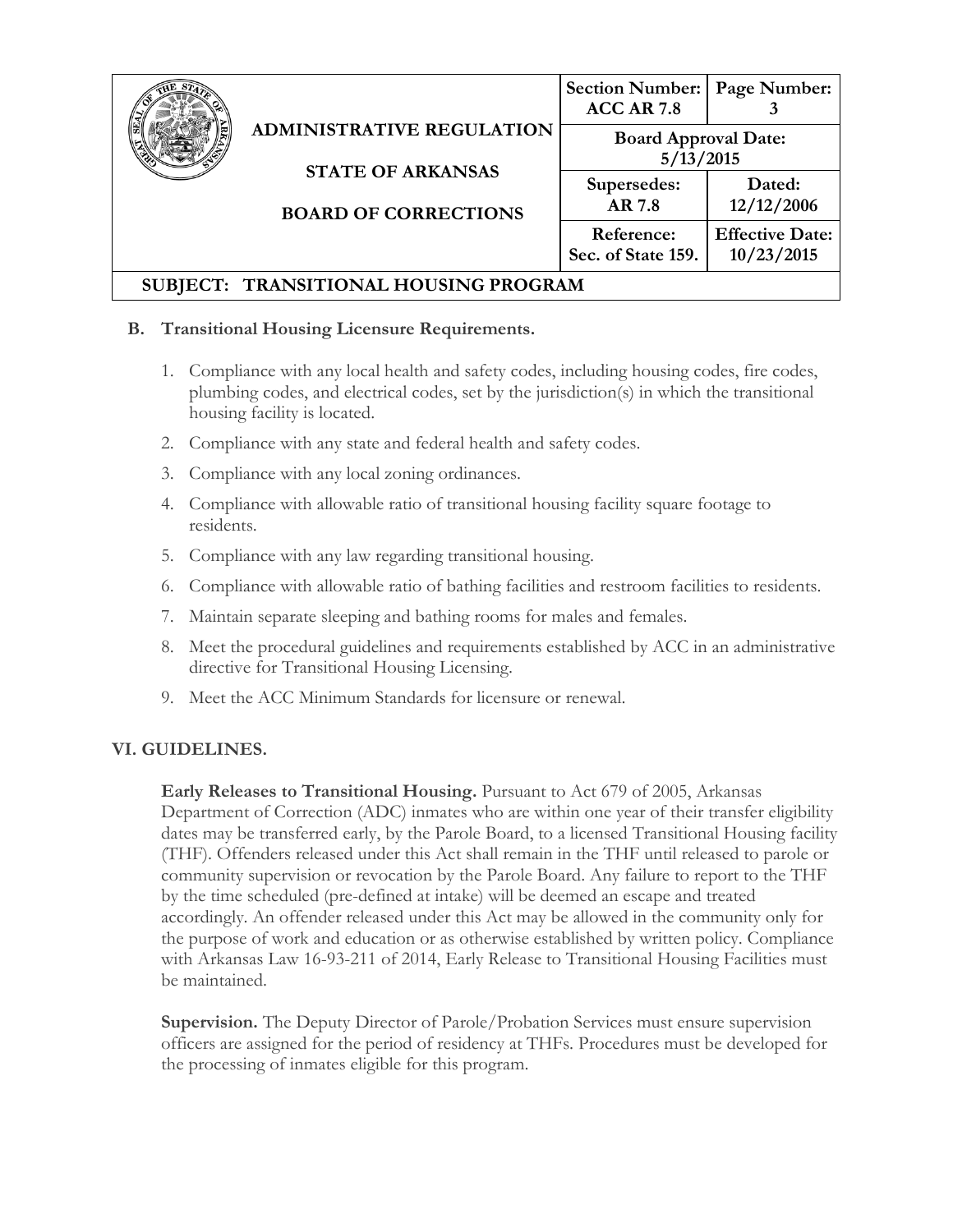|                                       |                                                                                             | <b>Section Number:</b><br><b>ACC AR 7.8</b> | Page Number:                         |
|---------------------------------------|---------------------------------------------------------------------------------------------|---------------------------------------------|--------------------------------------|
|                                       | <b>ADMINISTRATIVE REGULATION</b><br><b>STATE OF ARKANSAS</b><br><b>BOARD OF CORRECTIONS</b> | <b>Board Approval Date:</b><br>5/13/2015    |                                      |
|                                       |                                                                                             | Supersedes:<br>AR 7.8                       | Dated:<br>12/12/2006                 |
|                                       |                                                                                             | Reference:<br>Sec. of State 159.            | <b>Effective Date:</b><br>10/23/2015 |
| SUBJECT: TRANSITIONAL HOUSING PROGRAM |                                                                                             |                                             |                                      |

### **VII. SANCTIONS.**

**Non-Licensed Facility Penalty.** If a facility is housing offenders without a license, ACC will impose civil penalties not to exceed \$500 per day for each day the violation continues. In addition, alternative sanctions may be imposed pursuant to law (Arkansas Law, section 16-93- 1603 and section 25-15-217).

**Non-Compliance.** The Transitional Housing Coordinator, for due cause, may recommend to the Director that a facility should be sanctioned for non-compliance. The Director of ACC or their designee, may impose specific penalties to a facility that remains noncompliant with policy, procedures, and protocols after sufficient instruction and/or deadlines for compliance have gone unresolved. These penalties may include, but are not limited to, suspension of the admission of any further offenders until the issues are resolved; the suspension of transitional housing funds due to the facility until the issues are resolved; the revocation of the transitional housing facility license after due process.

**Denial of Application.** The Transitional Housing Coordinator, for due cause, may recommend to the Director that an application for licensure should be denied. The Transitional Housing Coordinator may hold the application in abeyance until the issues are resolved. Applicants whose licenses are denied may avail themselves of the procedures outlined in the following paragraph.

#### **Hearing Process.**

The facility whose license has been denied or has received notice of sanction shall be entitled to a hearing before the Agency Director or designee. A time and place for the hearing shall be fixed by the board and held in the State of Arkansas.

A copy of the reason for sanction or denial, together with the notice of the time and place of hearing, shall be considered as legally served by the board when sent to the last known address of the licensee or applicant by certified mail at least ten (10) days before the date fixed for the hearing. In the event that such service cannot be effected ten (10) days before the hearing, then the date of hearing and determination shall be postponed as may be necessary to permit the carrying out of this condition.

At the hearing the licensee or applicant shall have the right to appear personally and by counsel and to cross-examine witnesses and to submit evidence in the contractor's behalf and defense.